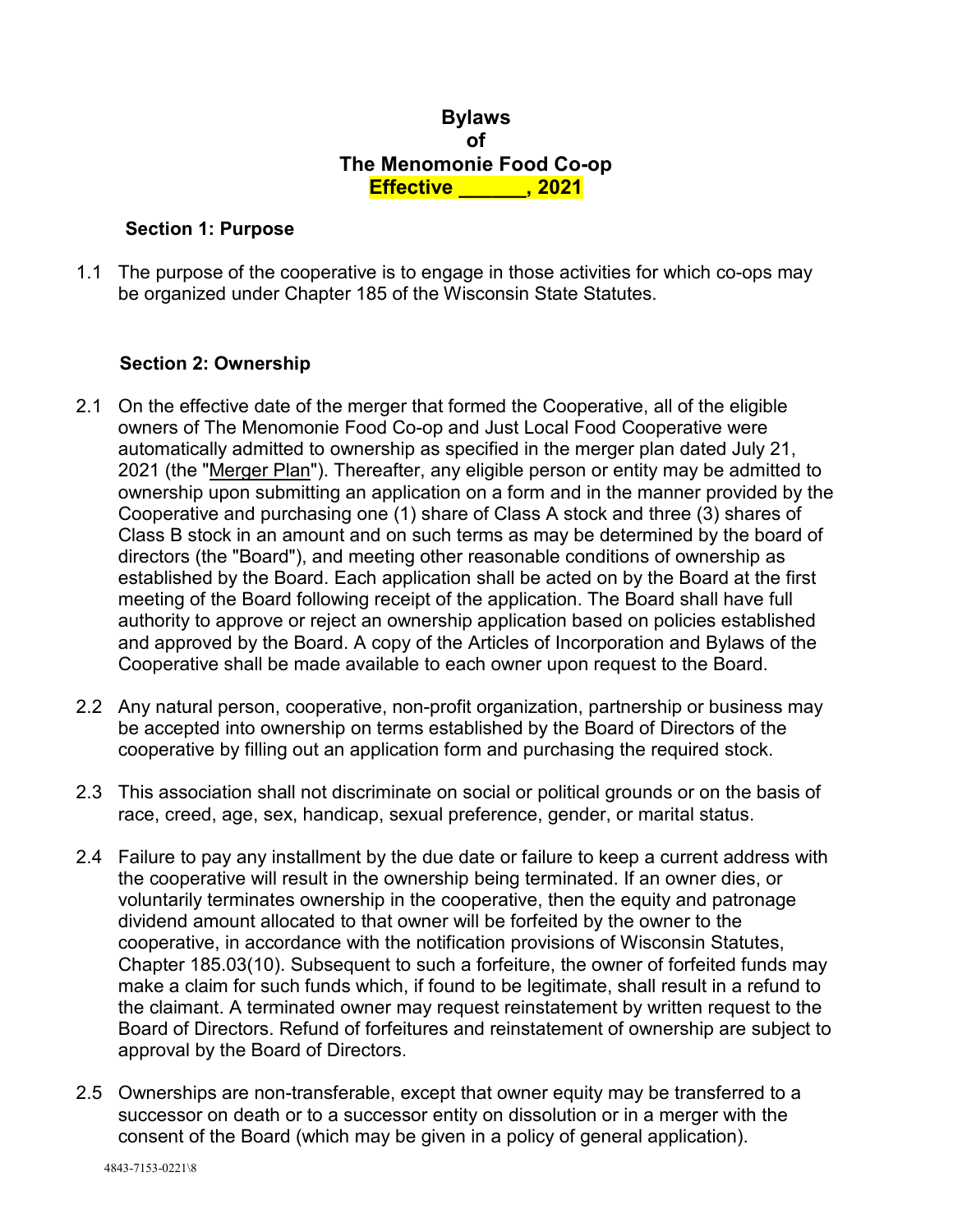2.6 Ownerships may be terminated by decision of the Board of Directors.

### **Section 3: Directors**

- 3.1 The Board of Directors (the "Board") shall consist of not less than five (5) directors and not more than nine (9) directors, the exact number to be fixed from time to time by resolution of the Board, acting by not less than a majority of the directors then in office. Directors shall be elected from among owners of the Cooperative. Except for matters for which owner voting is required, the Board shall govern the Cooperative through policy, including, but not limited to, hiring a general manager and evaluating their performance, establishing compensation (if any) for the Board and assuring that the mission of the Cooperative is carried out.
- 3.2 Directors must be active owners of the Cooperative in good standing or the authorized representative of a legal entity that is an owner. Employees may not serve as directors.
- 3.3 The initial Board shall be determined as specified in the Merger Plan. Thereafter, elections shall occur annually, in a manner prescribed by the Board. Directors shall serve a term of three (3) years and shall serve staggered terms so that approximately one- third (1/3) of the Board is elected each year.
- 3.4 The Board shall meet monthly, a minimum of ten times per year. These meetings shall be held at a regular, established time and an agenda will be made available to the ownership at least two days before the meeting. Any owner may attend a meeting of the Board. Any owner wishing to address the board may do so during the Public Comments agenda item. The board may include a closed session in the agenda at any given meeting. Any person, other than directors, may be asked to leave at the time of the closed session. Binding decisions may not be made during closed session of the Board. The Board may specify that a meeting will be conducted solely through one or more means of remote communication, provided that notice is given and that the quorum requirements are met. Remote communication includes any communication that is accomplished by means of electronics, telephone, video or internet conferencing, or such other means through which persons not physically present in the same location may communicate with each other on a substantially simultaneous basis. Participation in a meeting through a form of remote communication that is authorized by the Board constitutes personal presence at the meeting.
- 3.5A majority of the directors shall constitute a quorum at all meetings of the board, and a majority of the directors present shall decide all questions, unless otherwise specified in these bylaws or the articles of incorporation.
- 3.6Any director may resign at any time by written notice to any officer. Vacancies occurring between elections shall be filled by the Board for the remaining length of the term of the vacated position, at which time it will be filled by election.
- 3.7A director may only be removed upon an affirmative vote of two-thirds of the remaining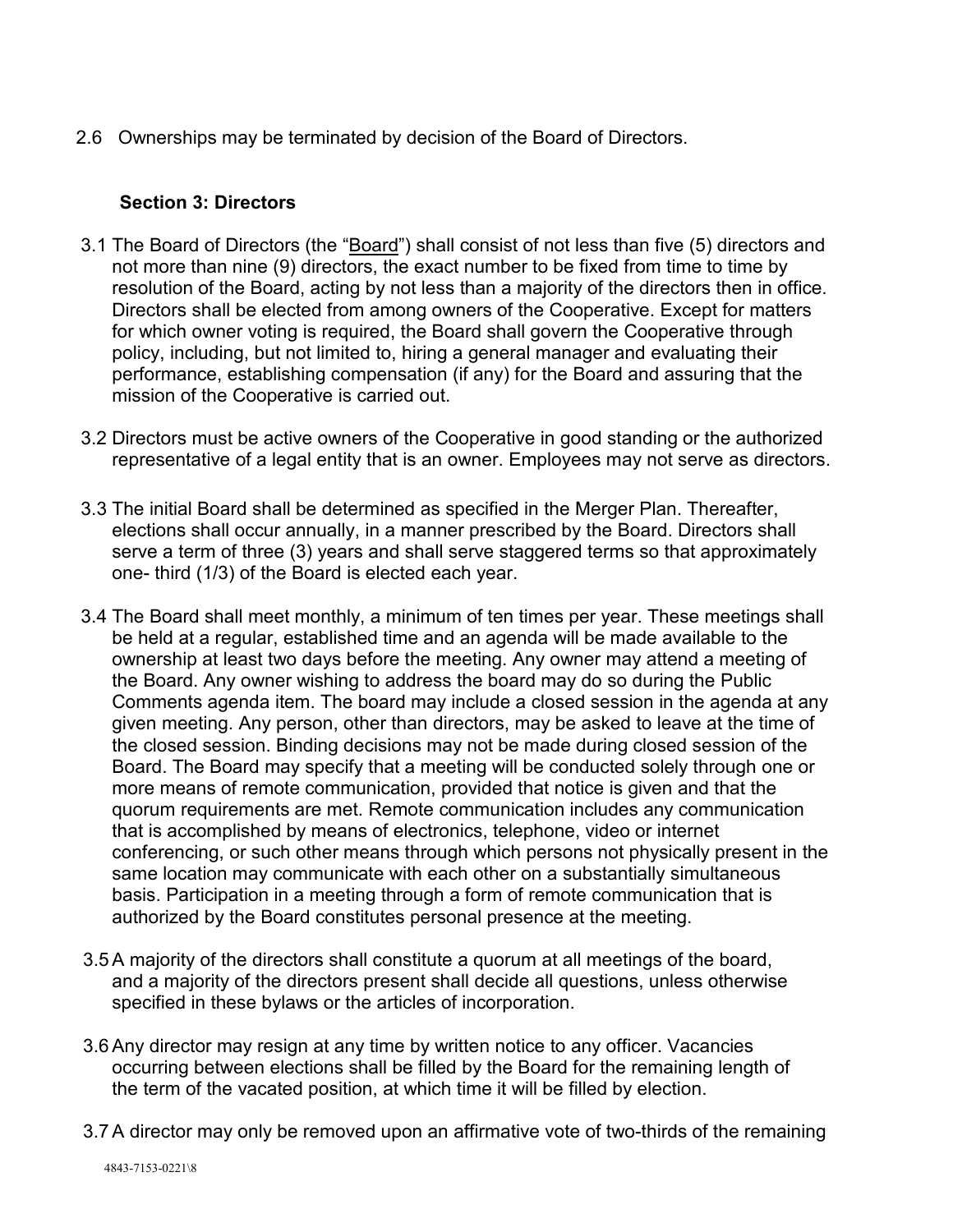directors.

## **Section 4: Officers**

- 4.1 The principal officers of the co-op shall be the President, Vice President, Secretary, and Treasurer, each of whom shall be elected by the Board of Directors from the ownership of the Board of Directors.
- 4.2 The officers shall be elected annually at the first board meeting following the annual general ownership meeting.
- 4.3 The offices of Secretary and Treasurer may be held by the same individual.
- 4.4 Vacancies may be filled as in 3.6.
- 4.5 An officer may be removed from office by a majority vote of the directors.

# **Section 5: Committees**

- 5.1 Committees may be formed as needed by the Board of Directors in compliance with board policy.
- 5.2 Each committee shall have a chairperson and at least one person who is a member of the board. The chairperson shall be responsible for the actions of the committee, and for making activity and progress reports at the monthly meetings of the Board of Directors.

## **Section 6: Meetings**

- 6.1 There shall be one Annual Ownership Meeting per year. Notice of the Annual Ownership Meeting must be posted in the store and announced to owners at least thirty (30) days prior to the meeting.
- 6.2 A quorum necessary for the transaction of business shall be at least ten percent (10%) of the total number of voting owners of the association, except that when the number of owners shall exceed five hundred (500), fifty (50) voting owners present shall constitute a quorum. Should there not be a quorum of owners at an ownership meeting, voting may take place by mail or by electronic or online or other methods as determined by the Board.in order to obtain the requisite number of owners for the transaction of business.
- 6.3 Special Meetings may be called by the president or upon petition by at least twenty percent of the general ownership. Meetings are open to all owners. Such meetings must be announced to the ownership at least ten days in advance, along with an agenda.

# **Section 7: Voting**

7.1 Each owner shall have one vote upon any matter submitted to a vote of the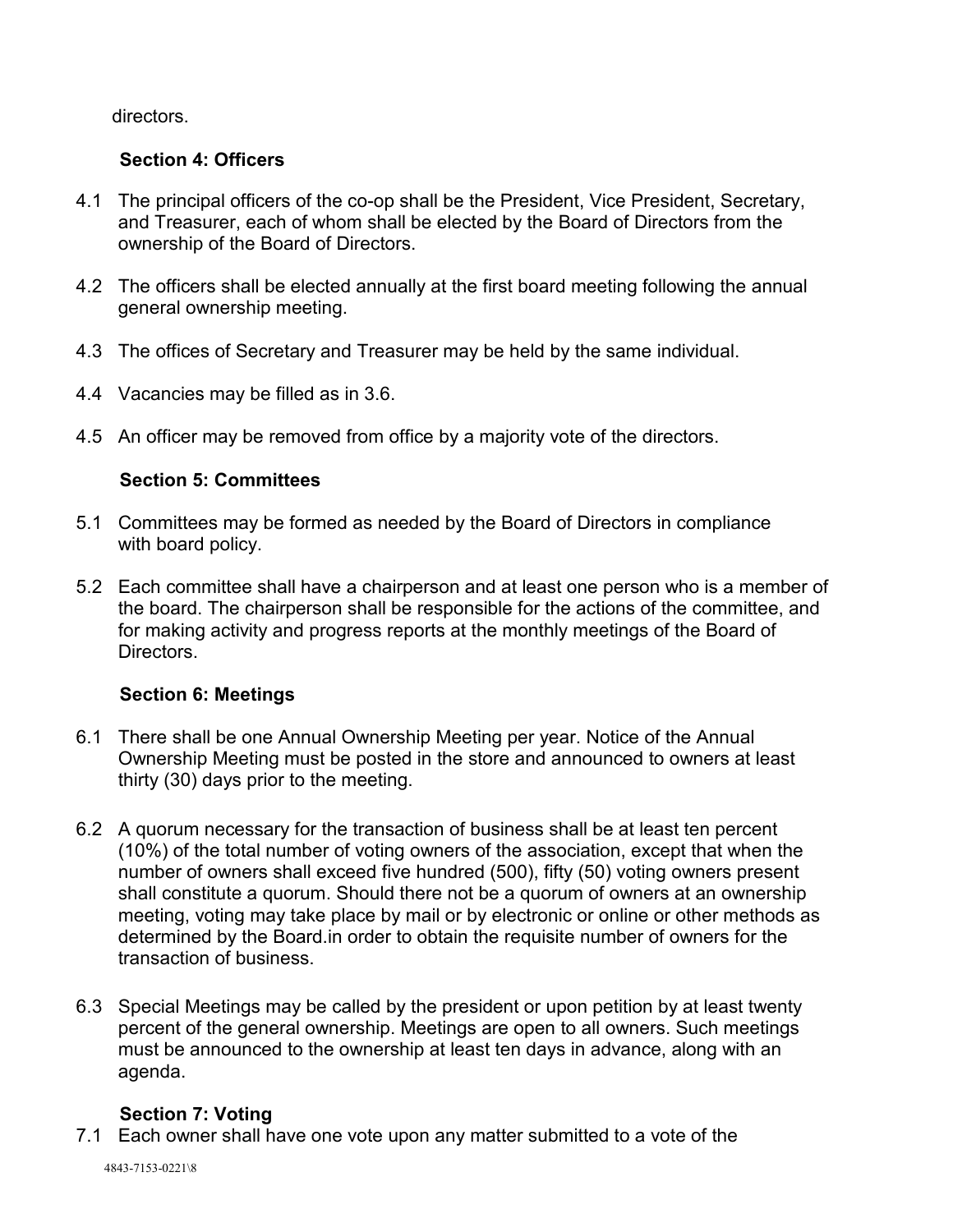owners.

- 7.2 An owner must have purchased the required Class A and B stock in order to be eligible to vote.
- 7.3 Voting on motions put to the ownership or on elections for directors may occur outside of a meeting by signed ballot or by electronic or online or other methods as determined by the Board.

### **Section 8: Allocations to Owners**

- 8.1 The Cooperative shall allocate and distribute to owners the net profit from business done with them in such a manner as to qualify them as patronage dividends consistent with cooperative principles, applicable state and federal laws and generally accepted accounting principles. The Board shall determine when and how such allocations and distributions will be made, including the amount, if any, distributed in cash and the form of any amount distributed as patronage equity, whether the allocations will be made in one or more divisions, departments or allocation units, and whether all or part of the excess margins shall be set-aside in capital or other necessary reserves.
- 8.2 By obtaining or retaining ownership in the Cooperative, each owner consents to take into account, in the manner and to the extent required by federal and state tax law, any patronage dividend received from the Cooperative. Each owner also agrees that if his or her patronage dividend is not cashed within 90 days of the date on which it was issued by the Cooperative, the Cooperative shall have the right to make a contribution in the name of that owner to support other organizations aligned with the Cooperative's purpose in a manner as may be directed by the Board.
- 8.3 Amounts carried in reserves shall be allocated on the books of the Cooperative on a patronage basis or in lieu thereof the books and records of the Cooperative shall afford a means of doing so at any time so that in the event of distribution each owner and eligible patron may receive a pro rata share of such distribution. Amounts carried in reserves or unallocated surplus and not allocated to the owners and patrons may be so allocated by the Board at any time.
- 8.4 Margins produced by a transaction (such as income from the lease of premises, investment in securities, or from the sale or exchange of capital assets) which is directly related to the Cooperative's business will be deemed to be patronage sourced margins and may be distributed to owners (and any other patrons with whom the Cooperative has contracted to deal on a patronage basis) in proportion, insofar as is practicable, to their patronage during any period to which such margins are attributable, as determined by the Board.

#### 8.5 Reserves.

a. Operating Losses. An operating loss will be apportioned among the owners and eligible patrons during the year of loss so that the loss will, to the extent practicable, be borne by those owners and patrons with respect to the loss year